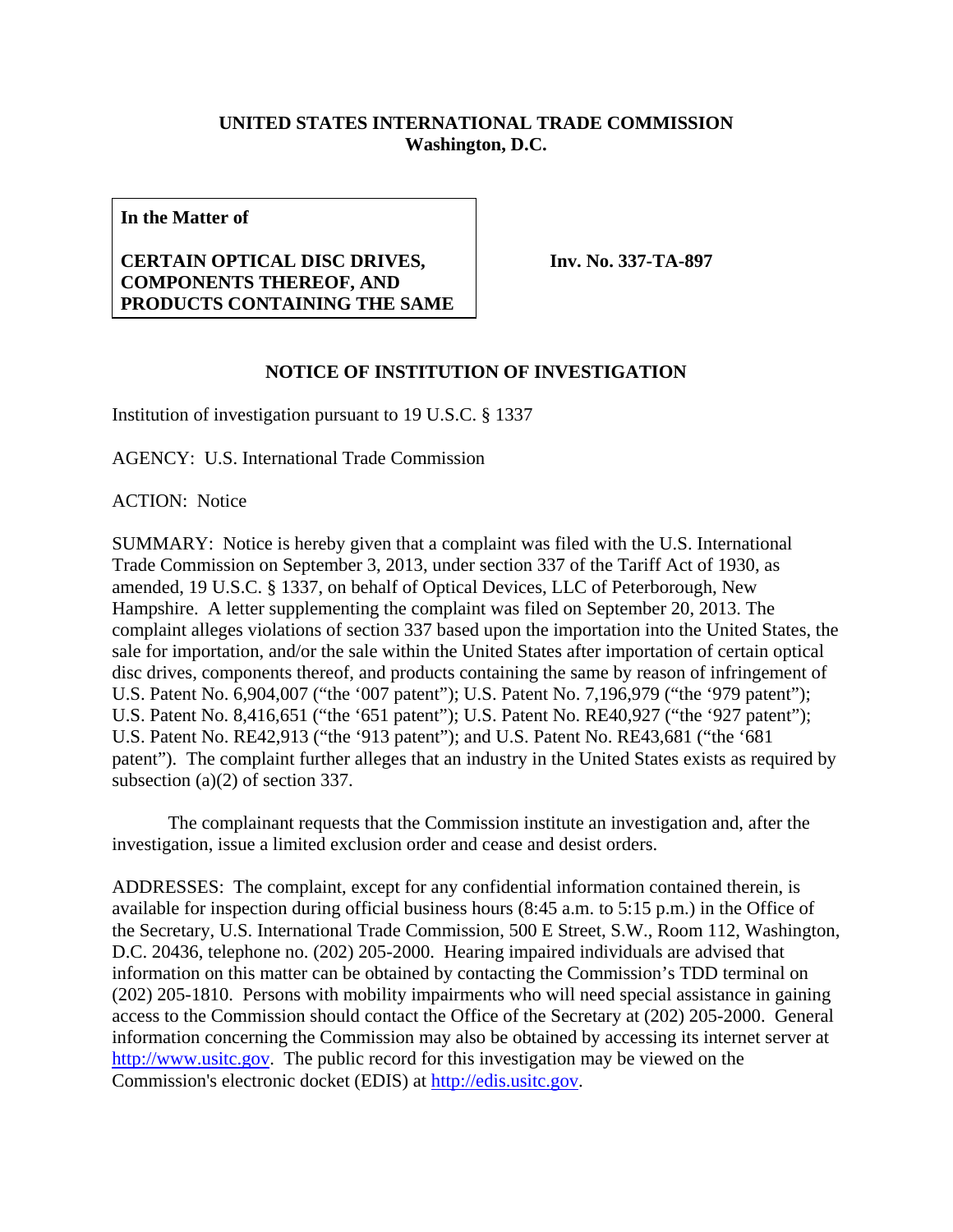FOR FURTHER INFORMATION CONTACT: The Office of the Secretary, Docket Services Division, U.S. International Trade Commission, telephone (202) 205-1802.

AUTHORITY: The authority for institution of this investigation is contained in section 337 of the Tariff Act of 1930, as amended, and in section 210.10 of the Commission's Rules of Practice and Procedure, 19 C.F.R. § 210.10 (2013).

SCOPE OF INVESTIGATION: Having considered the complaint, the U.S. International Trade Commission, on October 21, 2013, ORDERED THAT –

 (1) Pursuant to subsection (b) of section 337 of the Tariff Act of 1930, as amended, an investigation be instituted to determine whether there is a violation of subsection  $(a)(1)(B)$  of section 337 in the importation into the United States, the sale for importation, or the sale within the United States after importation of certain optical disc drives, components thereof, and products containing the same by reason of infringement of one or more of claims 9-11, 13, 15, and 16 of the '007 patent; claims 13 and 14 of the '979 patent; claims 1-4, 9-12, 17, 21, 25, 29- 31, 35, and 36 of the '651 patent; claims 37-39 of the '927 patent; claims 51-53 of the '913 patent; and claims 54-59 and 65-69 of the '681 patent, and whether an industry in the United States exists as required by subsection (a)(2) of section 337;

 (2) For the purpose of the investigation so instituted, the following are hereby named as parties upon which this notice of investigation shall be served:

(a) The complainant:

Optical Devices, LLC 20 Depot Street, Suite 2A Peterborough, NH 03458

 (b) The respondents are the following entities alleged to be in violation of section 337, and are the parties upon which the complaint is to be served:

> Lenovo Group Ltd. 23<sup>rd</sup> Floor, Lincoln House Taikoo Place, 979 King's Road Quarry Bay, Hong Kong

 Lenovo (United States) Inc. 1009 Think Place Morrisville, NC 27560

 LG Electronics, Inc. LG Twin Towers 20 Yoido-dong, Youngdungpo-gu Seoul, Republic of Korea 150-721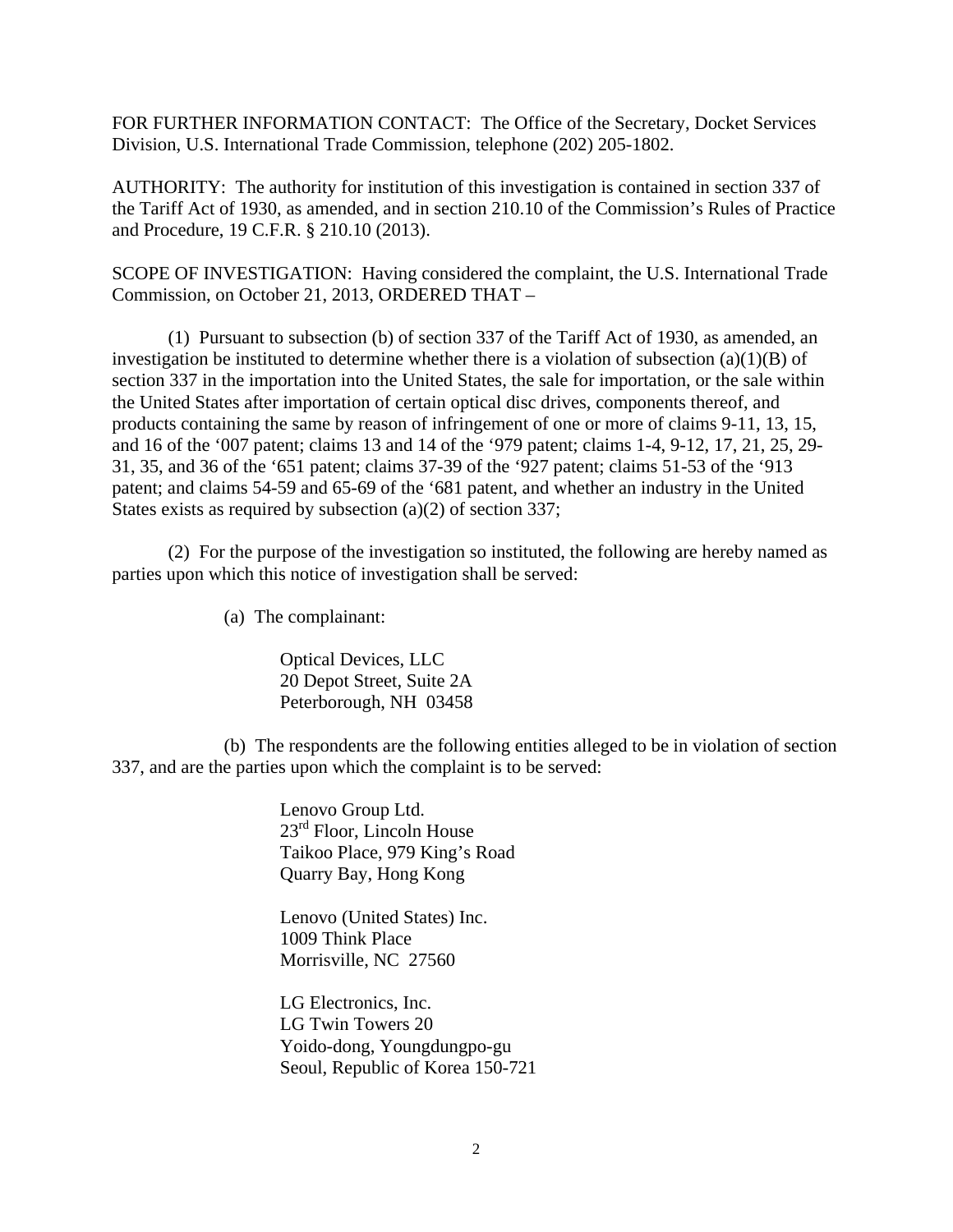LG Electronics U.S.A., Inc. 1000 Sylvan Avenue Englewood Cliffs, NJ 07632

 Nintendo Co., Ltd. 11-1 Hokotate-cho, Kamitoba Minami-ku, Kyoto 601-8501 Japan

 Nintendo of America, Inc. 4600  $150<sup>th</sup>$  Avenue, NE Redmond, WA 98052-5113

 Panasonic Corp. 1006, Oaza Kadoma Kadoma-shi, Osaka 571-8501 Japan

 Panasonic Corporation of North America One Panasonic Way Secaucus, NJ 07094

 Samsung Electronics Co., Ltd. 1320-10, Seocho 2-Dong Seocho-Gu Seoul 137-857 Republic of Korea

 Samsung Electronics America, Inc. 85 Challenger Road Ridgefield Park, NJ 07660

 Toshiba Corporation 1-1, Shibaura 1-chome, Minato-ku Tokyo 105-8001 Japan

 Toshiba America Information Systems, Inc. 9740 Irvine Boulevard Irvine, CA 92618

 MediaTek, Inc. No. 1, Dusing Road 1 Hsinchu Science Park Hsinchu City 30078 Taiwan